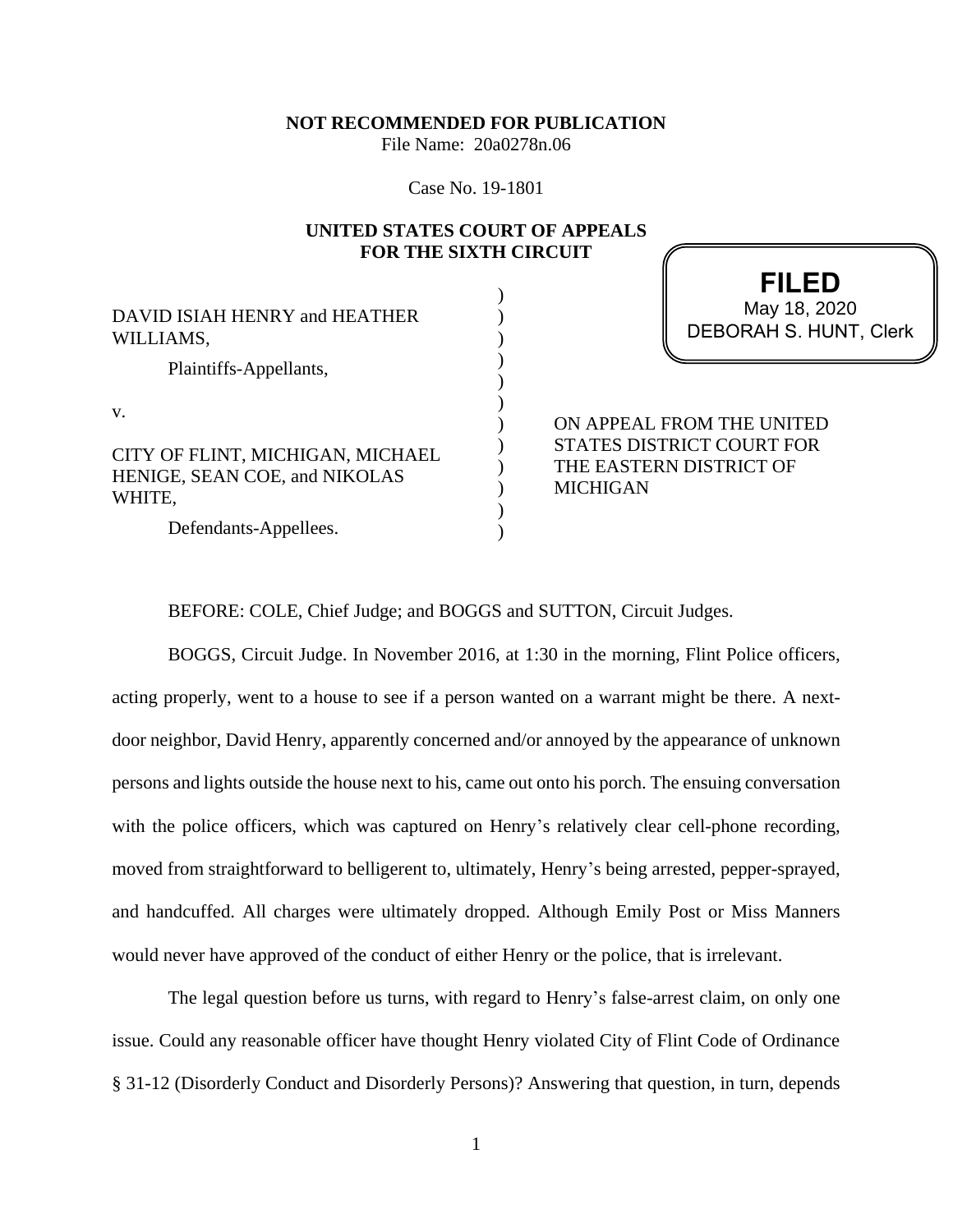on another: Did a neighbor turn on a light in his house? If so, a reasonable officer standing in the shoes of the Flint police might have had probable cause to think the ordinance had been violated, and thus qualified immunity would attach. If not, then no reasonable officer could have thought that arresting Henry was constitutional. Because this fact question was not captured on video and is disputed in the evidence, we reverse and remand for a jury to make that determination.

## I. Facts

On November 23, 2016, Flint police officers Michael Henige and Sean Coe were patrolling the Columbia Heights neighborhood late at night. They spotted a "well-known prostitute" soliciting passersby. After arresting her on an outstanding warrant, they discovered she had the ID card of her "similar" looking sister, also a fugitive from justice. The woman said her sister could be found in an abandoned house on Colorado Avenue.

The officers headed to the address. They met Officer White, who had responded to their felon-arrest call. The three officers looked around the outside of the abandoned house with flashlights. Nobody seemed to be there. The lights caught the attention of the owner of a neighboring property, David Henry, who came outside to check things out. Using his cellphone, Henry audio recorded what followed. Because the case will be remanded for further proceedings and because it is difficult to summarize what happened next without inadvertently putting a thumb on the scale for either plaintiff Henry or the defendant officers, we quote extensively from the transcript (which we render verbatim) in narrating what happened next.

Speaking either to himself or someone behind him, Henry said, "I don't know why they all flashing up in my yard and stuff." He then addressed the officers, with each speaking at a relatively normal conversational volume:

2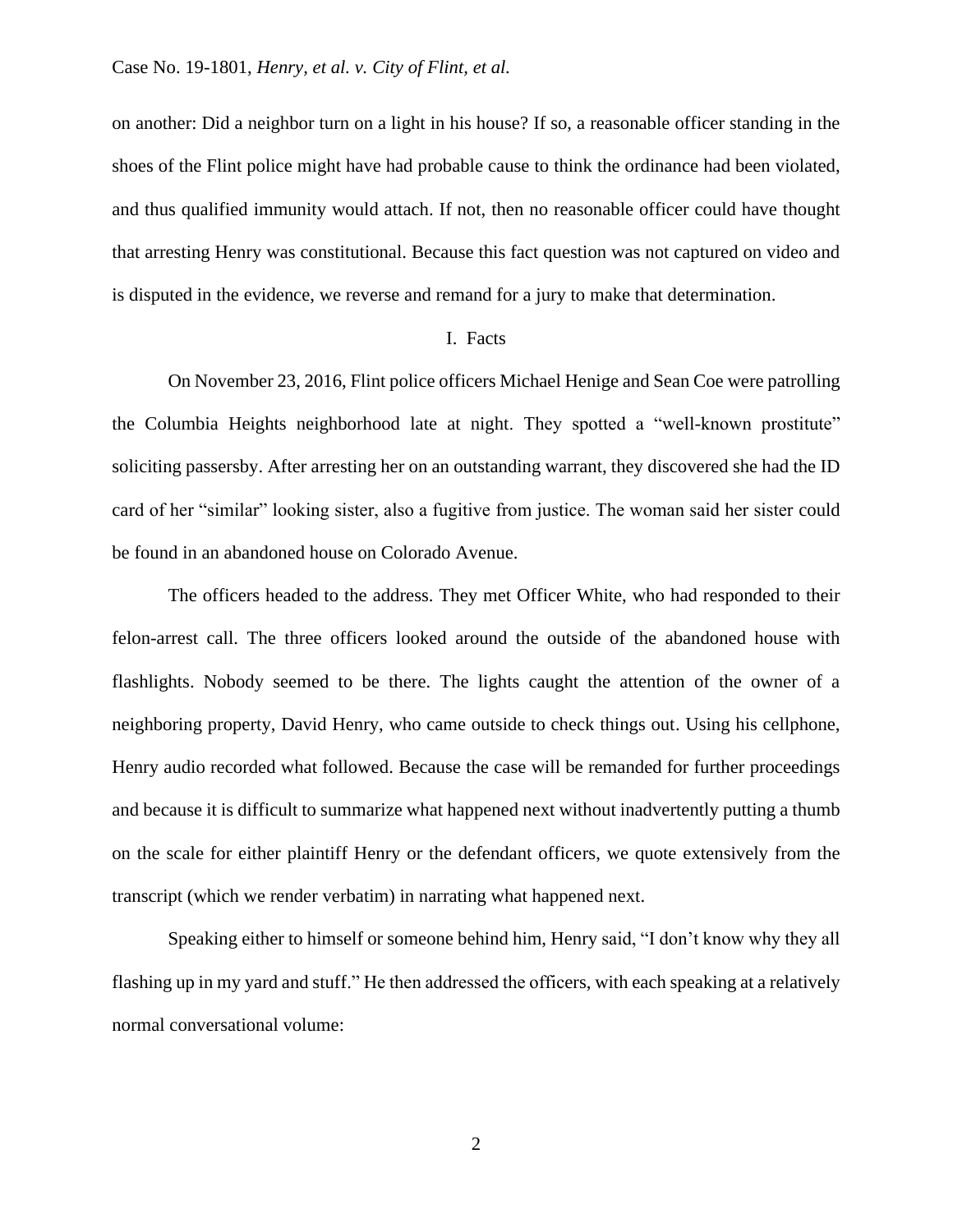**Henry**: Why you all up in the yard and stuff? **Officer Henige**: What's up? **Henry:** Why you all up in my yard flashing the lights everywhere? **Officer Henige**: This is not your yard. This - Do you own this house? That's not your yard. **Henry:** Somebody was just on the side over there. **Officer Henige**: That's the back yard of that house. **Henry**: Okay, but I just  $-$  I [crosstalk] I seen lights on  $-$  I seen lights on the side of my house. **Officer Henige**: Well, it's a light. **Unknown Officer**: What's going on?

**Officer Henige**: He told me we were on his property. I said do you own that house? No, no he doesn't.

It is clear from the tape that the tone of this conversation had already become somewhat

antagonistic. Now the exchange deteriorated:

**Henry:** You ain't gotta be a asshole. I just asked a question. **Officer Henige**: You asked it like an asshole, man. **Henry**: I ain't asked like an asshole. I asked what you was doing on the side of my house. **Officer Henige:** Is that any of your business right now? **Henry:** Yeah, it is my business. **Officer Henige:** Tell me how? **Henry:** But it is my business.

**Officer Coe:** If it's your business, come over here, man; we'll talk. **Henry:** No, I ain't gotta come over there. You can take your smart butt on, too. **Officer Coe:** So it's not your business. **Henry:** It *is* my business. When – when I see strange – when I see strange lights on the side of my house, it is my business **Officer Coe**: I think we just got a new project house.

According to Officer White, Coe's statement meant that the police would mentally flag his house

for problems in the future.

**Henry:** You got a new project house? Really. Don't come on my property. **Officer White**: I'm just asking you a question. **Henry:** What? **Officer White**: So, I understand your concerns, bro.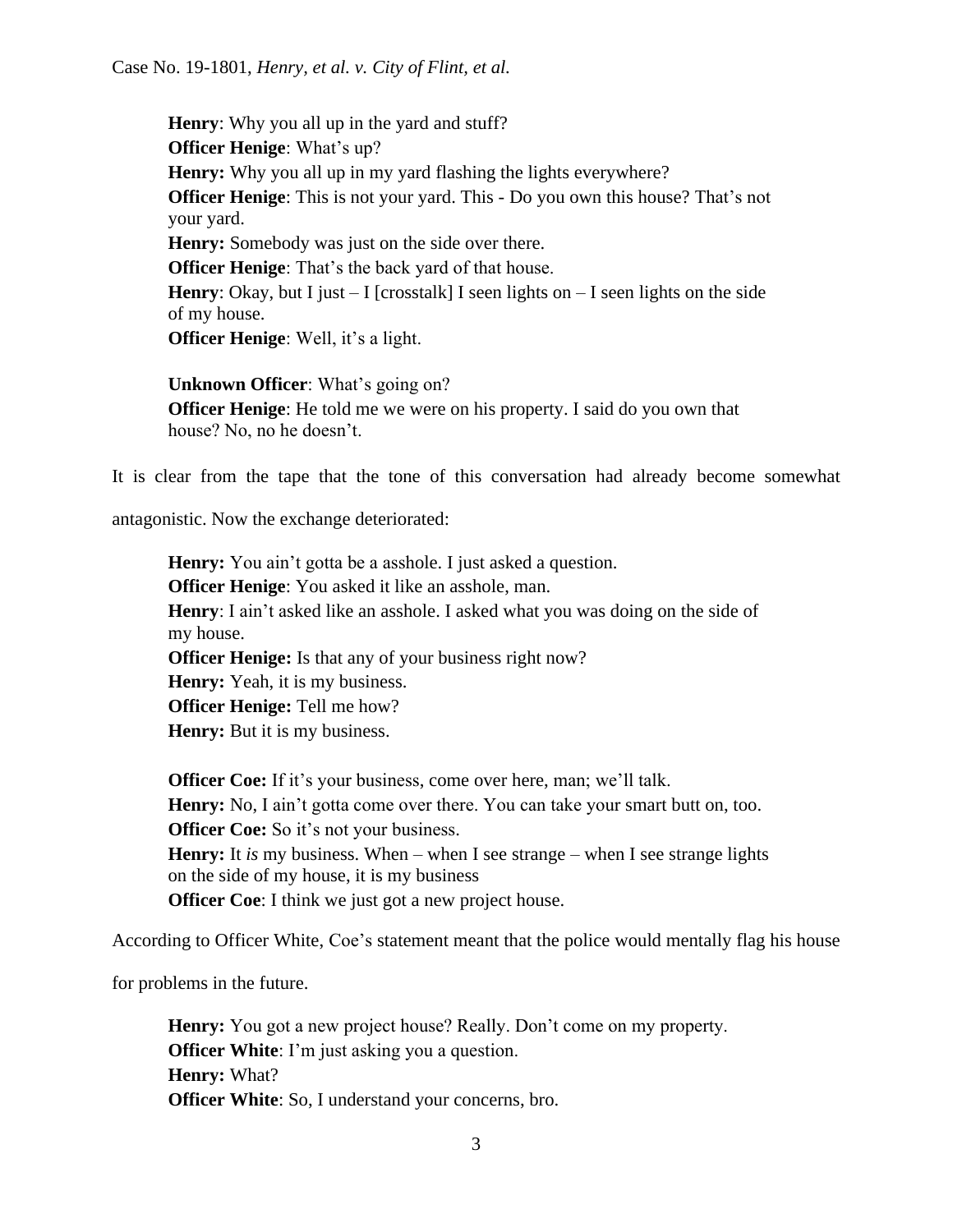**Henry**: Yeah – no, I just asked him a simple question on why, why is lights on the side of my house, and he want to be an asshole.

**Officer White**: Okay, I'm not being an asshole.

**Henry**: I know you're not, but both of them, talking about he gonna make my house a new project? You gonna run up and find out who I am downtown and stuff. Make my house a project!

**Officer Coe**: Why don't you just come over here, and we'll talk about it. **Henry**: You know something, I got freedom of speech. I can walk anywhere I

want to. I haven't committed no crime. You the one being out of control.

At this point the voices of both Henry and the officers had become more elevated though, as Henry

was closer to his phone, his voice is louder on the recording.

**Officer White**: Hey, hey.

**Officer Coe**: Come over here, and we'll talk.

**Henry:** What's that?

**Officer White**: Can we just explain to you...

**Henry**: Mm-hmm.

**Officer White**: We're trying to explain to you what – what the issue was, okay? **Henry: Okay.** 

**Officer White**: You're in an area where there's quite a few abandoned houses. **Henry: Okay.** 

**Officer White**: And it's kind of annoying, when like, people are breaking in...

**Henry:** Well like I said, I seen lights on the side of my house, so I came out to see – this asshole wanna talk shit.

**Officer White**: Hold on, hold on. Listen – listen, the issue wasn't – wasn't that we were shining our light…

**Henry**: He ain't have to be rude, though. He was being rude. Flat-out, pointblank, he was being rude. And that's unbecoming of him of being an officer. He's a plain-out rude person.

**Officer White**: So I'm not going to be able to explain anything to you tonight, sir… Huh? … Alright?

**Henry**: You know something, you can get in your vehicle, cuz I can see you trying to be a asshole too, sarcastically.

**Officer Coe:** You think he's an asshole because he's an officer?

**Henry:** You are.

**Officer Coe:** Then come here man, we'll talk man to man.

**Henry:** You come over here.

**Officer Coe:** Do I have permission to come on your property?

**Henry:** No you fucking don't, so get the fuck on!

**Officer Coe:** I can stay right here all night.

**Henry:** Stay. Dumbass.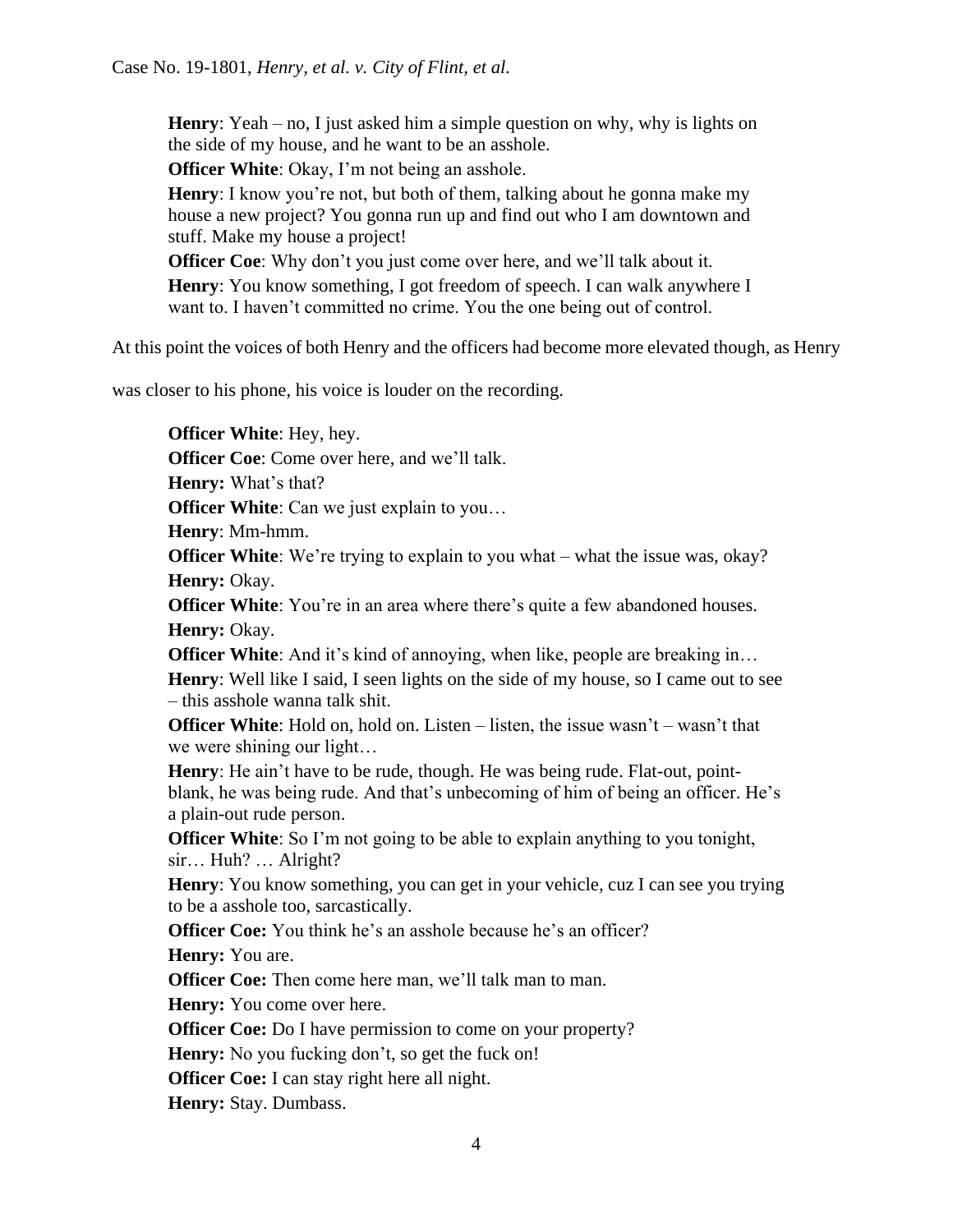**Officer Coe:** Sounds good. Henry: Motherfucker. You ain't gonna – what you gonna do to me. I ain't committed no crime. Cite a crime I committed. Cite a crime I committed. **Officer Coe:** What? **Henry:** Cite a crime I committed. **Officer Coe:** C'mon…. C'mon. **Henry:** What crime have I committed... You come on. You the one threatening me. **Officer Coe:** That's okay. **[Unidentified female police officer speaking into radio.] Henry:** Don't worry about it. **Officer Coe:** I'm just worried about you bothering the neighbors.

At or just before this point, Officer Coe claims that a neighbor's light turned on. But Henry, on the

other hand, argues that a light did not come on and points to Officer White's statement in his

deposition that, "I didn't see any lights."

**Henry**: Fuck you! Ain't – man – ain't no – nobody bothering nobody... Y'all are the ones bothering people, you punk motherfucker. **Officer Coe:** Okay. You done?" **Henry:** Are *you* done? **Officer Coe:** I'm done. **Henry:** Well get the fuck on then, bitch. [Crosstalk.] Fuck you… and your damn job, motherfucker. **Officer Coe:** Okay. **Henry:** What you - Make my house a project. I want you – you want to make my house a special project? Bring it on. **Officer Coe:** Okay. **Henry:** Bring it on, bring— **Officer Coe:** Okay. **Henry:** Then you gonna find out who I am. **Officer Coe:** Okay. Is that a threat? Henry: Yeah! That's a - that's a promise it's a threat! That's a promise that it's a threat because I ain't did no crime… I haven't committed no crime.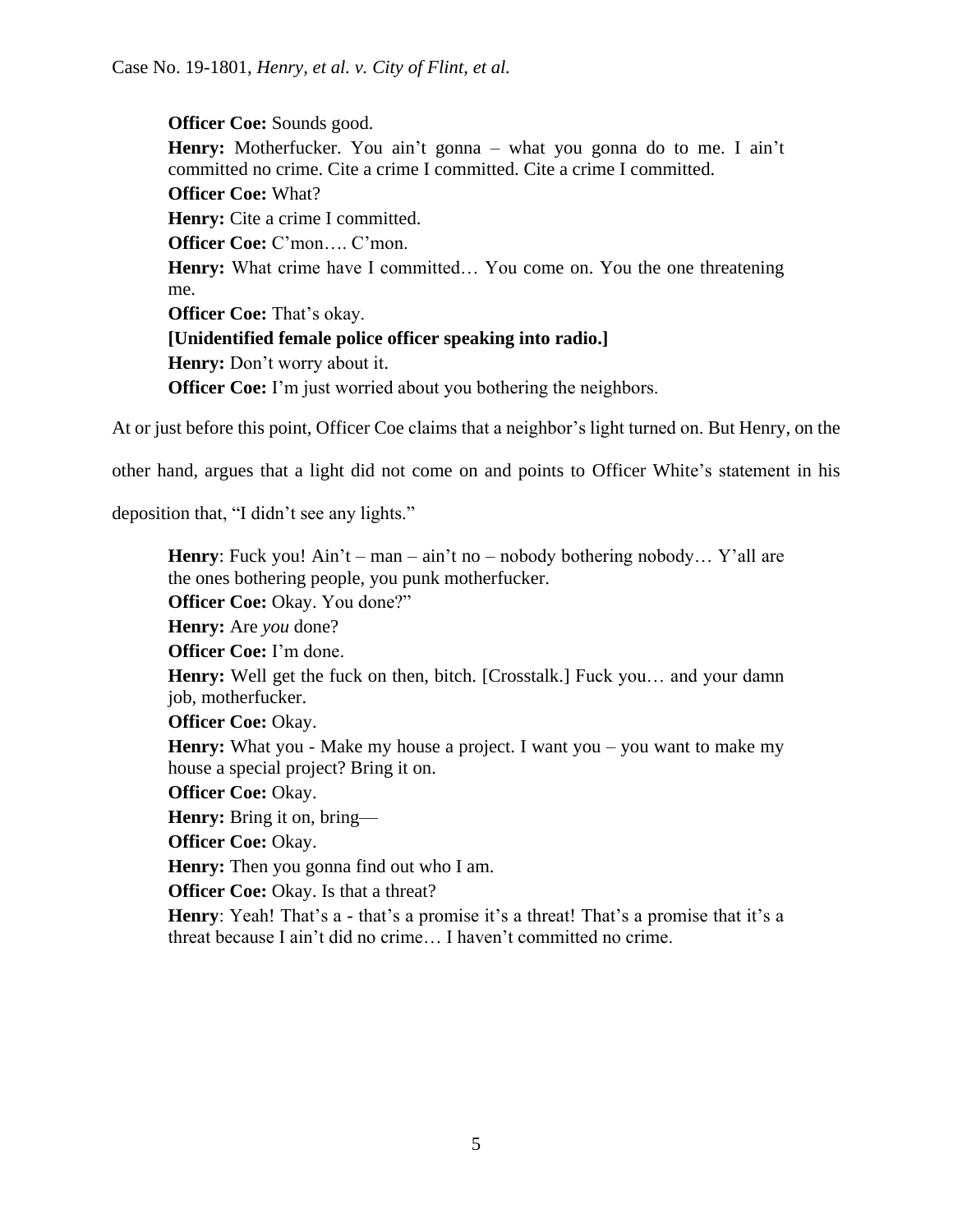At this point, Henry turned to reenter his house. As he began to walk toward it, the police moved to arrest Henry.<sup>1</sup> A struggle ensued. One of the officers told Henry to "put your hands behind your back" and to "come here," all without success. Both Henry and his girlfriend can be heard shouting protests and claiming he had not committed any crime. As the group reached Henry's porch, Officer Coe used pepper spray, and the officers took Henry to the ground. As they secured him, police informed Henry that he was "under arrest for threatening a police officer."

Over a minute after first trying to arrest Henry, the officers secured him and took him, still shouting protests, to Officer White's cruiser. From this point forward, interactions between Henry and the officers are captured on the cruiser's dash camera (as they led him from his property to the cruiser) and internal camera (once Henry was placed in the car). When Henry was first placed in the car, he sat on the rear, driver's-side seat, facing out the open door. He complained of having trouble breathing and seeing, due to the aftereffects of the pepper spray, while continuing to insist that he had done nothing wrong, should not have been arrested, and had not resisted arrest. He asked the police if they had water, but they did not. An officer eventually had to come around through the other door and guide Henry to a seated position, after which the officers shut both doors. The officers remained outside the vehicle and began to take his name and other information, while one checked again to see if the cruiser had water. (It did not.) Henry shouted that he did nothing wrong and began spitting and wheezing to try to clear the pepper spray, as well as writhing back and forth. In the midst of this, and while also intermittently answering questions about his name, date of birth, etc., Henry at one point said, "the thing is cutting into my thing." About a minute later, he said something hard to fully understand ending in "my hand." At around that time,

 $<sup>1</sup>$  It is unclear from the recording which happened first, but the police officers themselves in their brief state that "[a]t</sup> this point Henry had turned, left the sidewalk and was approaching his residence, and Coe exited his police cruiser and approached Henry to arrest him."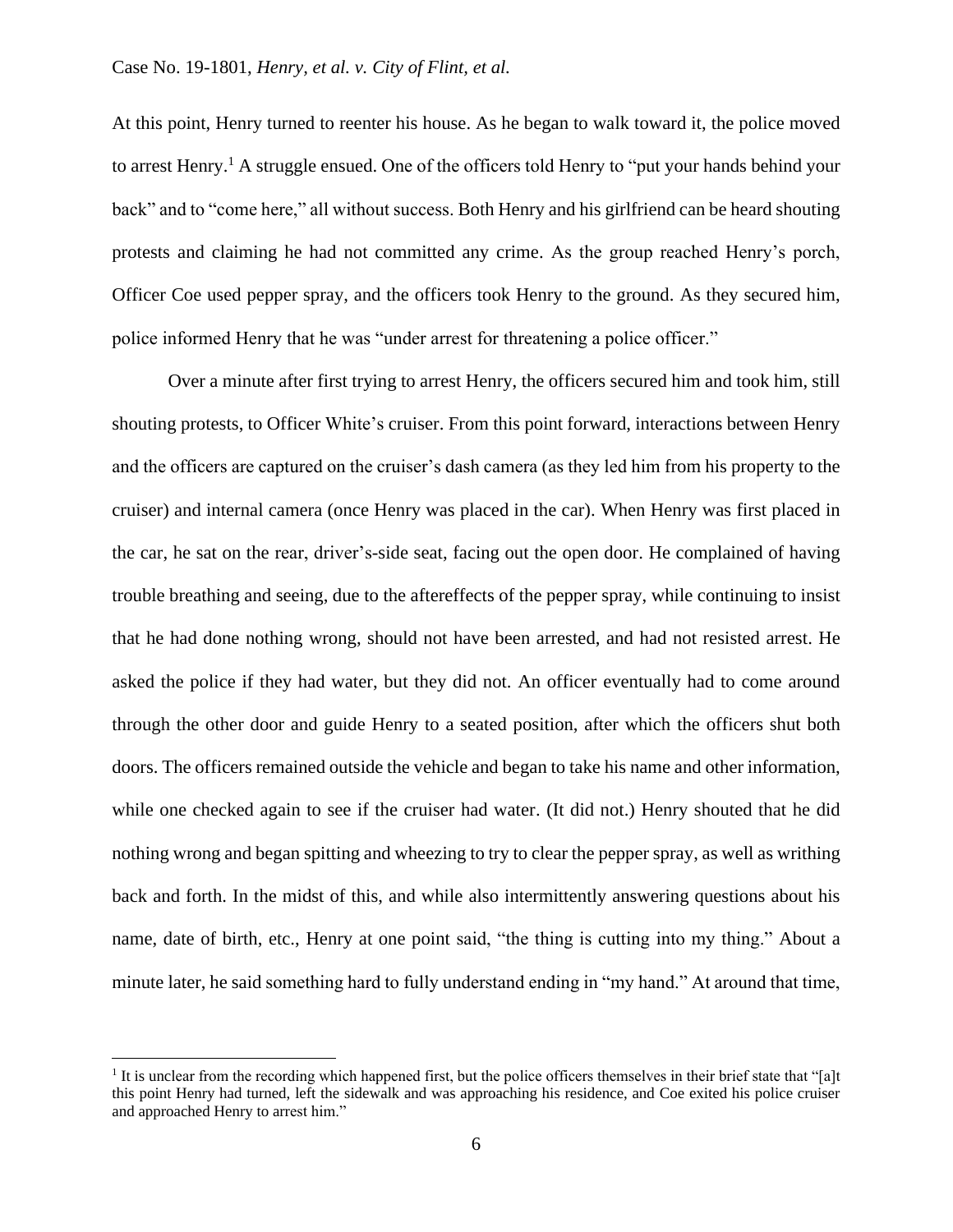he can also be seen on the police cruiser's internal camera working his arms apparently to relieve pressure on his handcuffs. During and after all of this, he was still shouting that he had done nothing wrong and violently wheezing and spitting.

Less than two minutes later, Officer White began driving Henry the 2.8 miles to the police station. Footage from the cruiser's internal camera shows Henry still suffering from the effects of pepper spray: rocking back and forth, sneezing, wheezing, spitting, and generally in significant discomfort. At one point, his rocking back and forth turned into considerably more convulsive movements, and Henry later identified this as a moment at which he had a seizure. During the ride, Henry and Officer White did not converse, though Henry occasionally repeated the phrases "oh God," "I ain't do nothing wrong," and "oh, it burns" and, at the end, said, "oh God, my arms swollen." Having arrived at the station, Officer White and Henry engaged in another interchange over the merits of the arrest, and Henry was then taken inside, where he was uncuffed. Henry was charged with disorderly conduct and resisting arrest. Prosecutors dropped the charges when the officers failed to show up for the court date; the officers maintain they never received the subpoenas to do so.

Henry and his girlfriend, Heather Williams, filed a § 1983 lawsuit against the city and the three officers, alleging unlawful arrest, retaliatory arrest, and excessive force. The court granted summary judgment to the officers. Henry and Williams appeal.

### II. Standard of Review

We review *de novo* the district court's grant of summary judgment. *Wojcik v City of Romulus*, 257 F.3d 600, 608 (6th Cir. 2001). We also review *de novo* the question of whether a defendant is entitled to qualified immunity. *Binay v. Bettendorf*, 601 F.3d 640, 646 (6th Cir. 2010).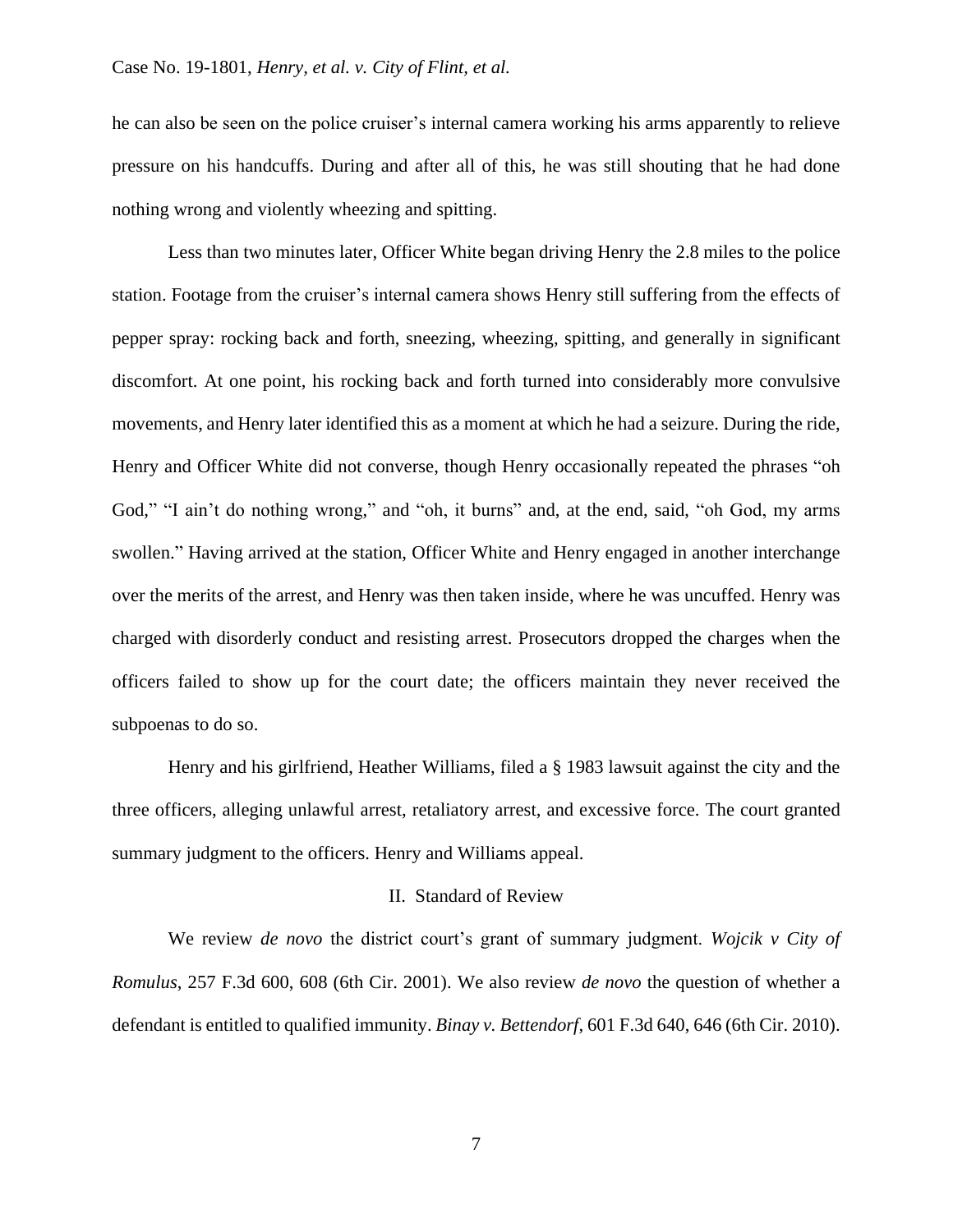Because this is an appeal from a grant of summary judgment, we take questions of fact in the light most favorable to the non-moving party—here the plaintiff, Henry.<sup>2</sup> *See Matsushita Elec. Indus. Co., Ltd. v. Zenith Radio Corp.*, 475 U.S. 574, 587 (1986). On the other hand, qualified immunity provides that if *any* reasonable officer could have thought what the officer was doing did not violate constitutional rights, then the officer gets qualified immunity. *See Ashcroft v. al-Kidd*, 563 U.S. 731, 741 (2011); *Malley v. Briggs*, 475 U.S. 335, 341 (1986).

# III. Analysis

## A. The *Brandenburg* Scenario

Qualified immunity is an officer-friendly doctrine, designed to ensure that police, who have to make snap judgments to protect themselves and others in uncertain conditions, will not face undue Monday-morning quarterbacking from courts afterward. Qualified immunity therefore limits success in such suits to only those situations in which no reasonable officer, of all the universe of reasonable officers, would make a given decision. Review of a grant of summary judgment, on the other hand, is extremely friendly to the party that did not move for it, which in qualified immunity cases is often, but not always, the plaintiff, as here. Because juries, not judges, are supposed to be the trier of contested facts, and summary judgment involves a judge disposing of the case before it gets to a jury, summary judgment is reviewed taking all inferences as to facts that can reasonably be disputed in favor of the non-moving party. Only if that party's claim cannot survive even with every factual inference in his or her favor, do we uphold the district court's decision to terminate the lawsuit before it reaches a jury. As one can imagine, the interaction of

<sup>&</sup>lt;sup>2</sup> "Where, as here, there is 'a videotape capturing the events in question,' the court must 'view[] the facts in the light depicted by the videotape.'" *Green v. Throckmorton*, 681 F.3d 853, 859 (6th Cir. 2012) (quoting *Scott v. Harris*, 550 U.S. 372, 378–81 (2007)) (brackets in original). Unfortunately for our purposes, the dispositive factual question was not captured on the recording here. We refer to the cell-phone recording and the police cruisers' dashcam recordings otherwise for the facts contained in them, which are not in dispute.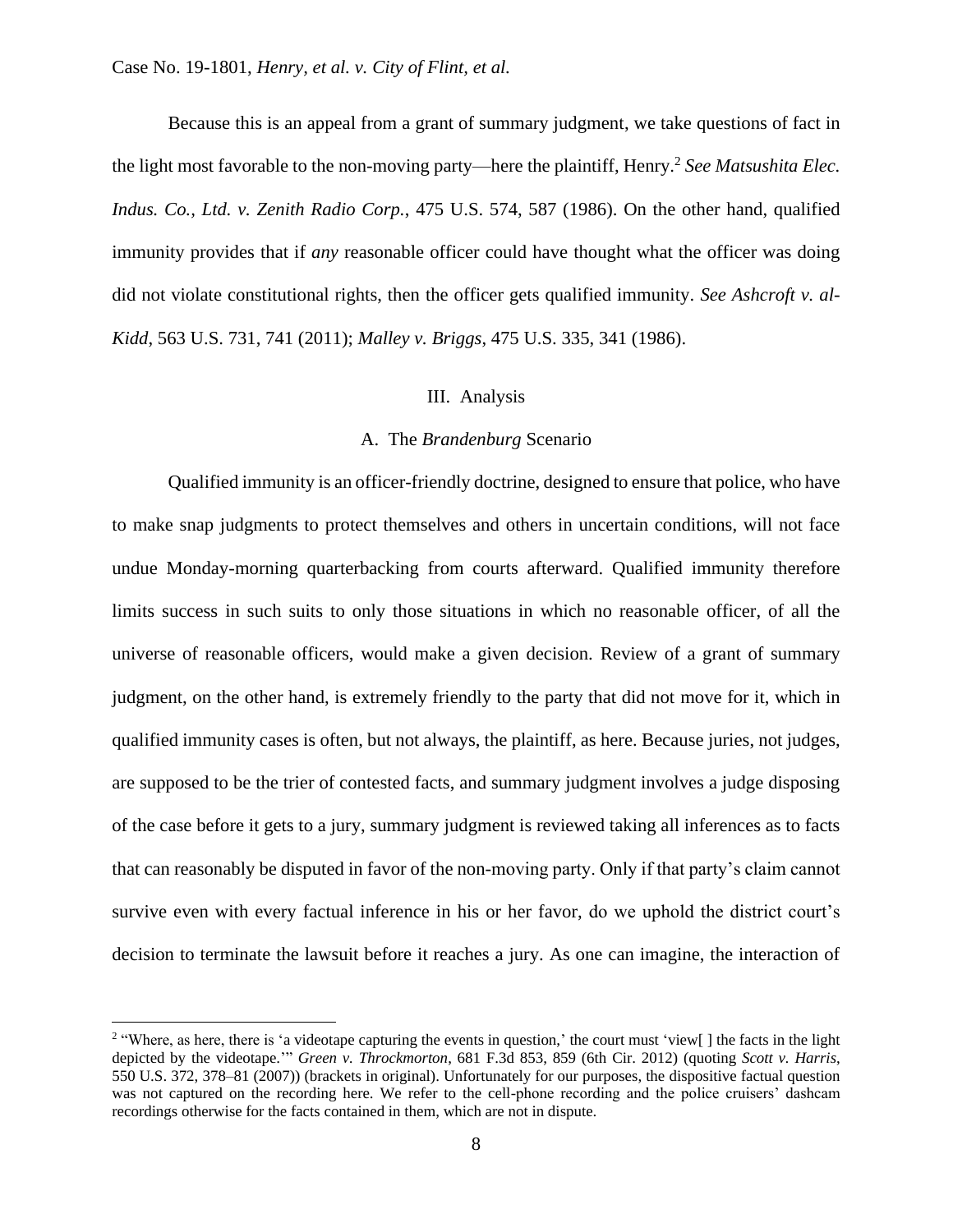the standards for qualified immunity and for summary judgment can cause courts considerable difficulties.

In one situation, however, this tangle falls away, yielding a simple question. Consider a stylized hypothetical. A candidate for governor is giving a speech denouncing the incumbent, during which he is arrested by the state police. The police claim that they arrested him because, during the speech, the candidate drew a gun and shot a member of the audience. The candidate sues, stating flatly that no such thing happened and that the police arrested him because of his criticisms of the governor. There is no question that if the politician did in fact shoot someone, the police were justified in arresting him and therefore qualified immunity should shield them from suit. Alternatively, there is no question that if the shooting did not happen, the politician was the victim of an unlawful arrest redressable at law. Absent sufficient proof to resolve on summary judgment whether the shooting did or did not happen, this presents a question of fact for trial. The case, in other words, turns not on the question of qualified immunity, but on a question of fact predicate to the question of qualified immunity.

Such a scenario has occurred in less lurid circumstances in our caselaw. In *Brandenburg v. Cureton*, 882 F.2d 211 (6th Cir. 1989), there had been a confrontation between an armed man standing on his own property and officers off the property, leading to the officers shooting the man dead. The officers said he was pointing a rifle at them. If that were so, their actions in shooting him were surely justified. The contrary view was that he was simply carrying the rifle pointed at the ground—in which case the officers' actions were not justified. *See id.* at 215. The law was clear, but there was a genuine issue as to the crucial fact. We remanded for the case to proceed, denying qualified immunity. *Id.* at 215–16.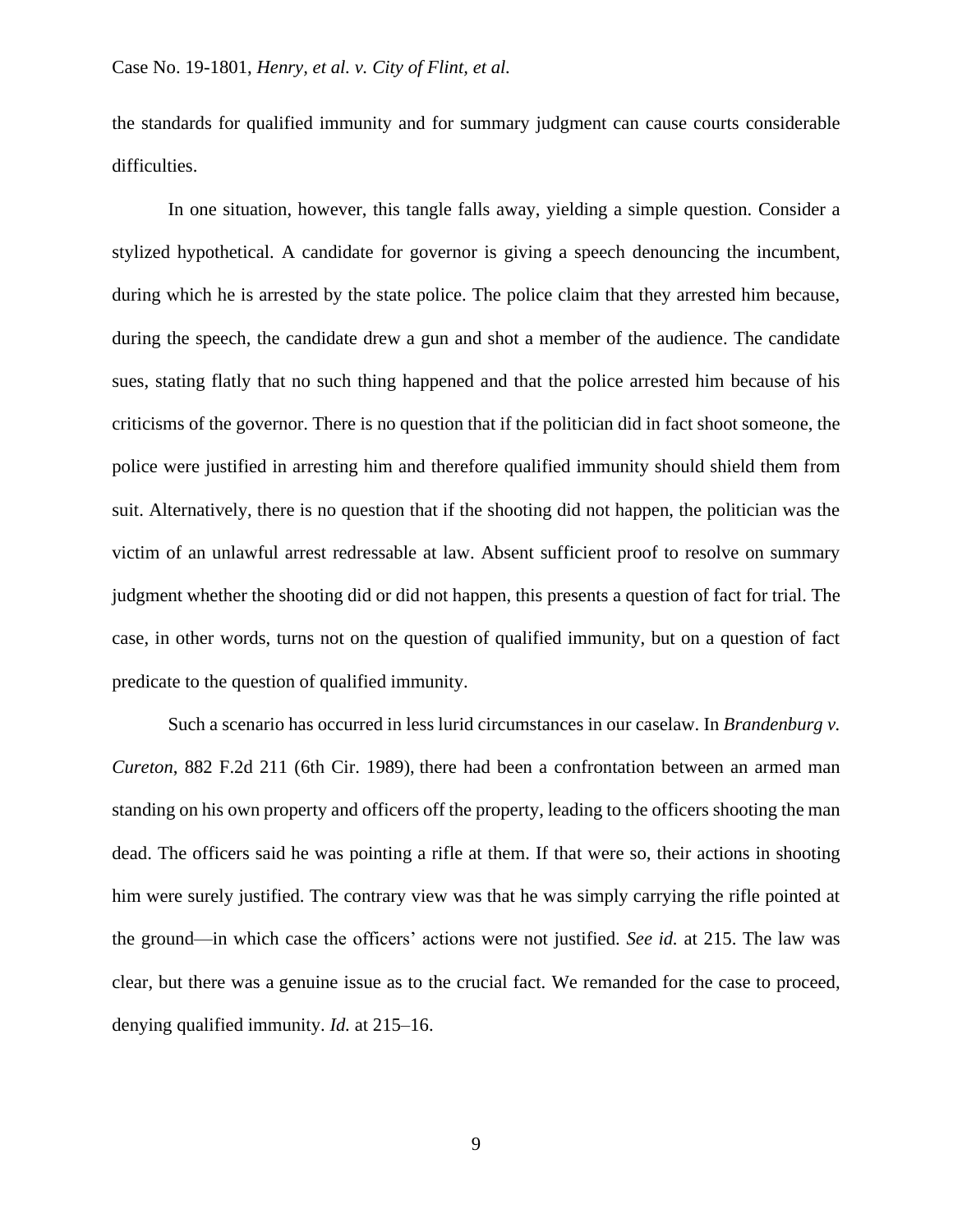Similar scenarios arose in somewhat different postures in *Kennedy v. City of Villa Hills*, 635 F.3d 210 (6th Cir. 2011), and *Leonard v. Robinson*, 477 F.3d 347 (6th Cir. 2007). In *Kennedy*, a police officer appealed the denial of qualified immunity by the district judge. 635 F.3d at 213. A homeowner had become embroiled in a zoning dispute with a local official who was both a building inspector and also a police officer. The homeowner went to the municipal offices and, following a confrontation, the building inspector/police officer arrested him. *Id.* at 212. We concluded that, when viewing the *facts* in the light most favorable to Kennedy—i.e., that the noise had not been unreasonable—then as a matter of *law* no reasonable officer could have had probable cause to arrest him.<sup>3</sup> We therefore upheld the district court's denial of qualified immunity, leaving the factual question for a jury to decide.

In *Leonard*, we ruled that certain antiquated Michigan statutes (forbidding, e.g., blasphemous cursing and swearing) were so obviously unconstitutionally vague or otherwise in violation of the First Amendment that no reasonable officer could have thought they provided probable cause to arrest a business owner who was speaking, somewhat intemperately, at a city meeting. 477 F.3d at 358–60. Given that, we remanded for trial on the disputed issue of material fact as to whether the arresting officer had a proper motive, *i.e.* because the speaker was being genuinely disruptive, or an improper one, namely that there was a business dispute between the speaker's wife and the local police chief. *Id.* at 360–63.

Such cases and their disposition reflect our longstanding rule that "where the legal question of qualified immunity turns upon which version of the facts one accepts, the jury, not the judge,

<sup>&</sup>lt;sup>3</sup> The defendant officer had in that case actually conceded that a dispute of material fact existed and had appealed only on the ground that the law was not clearly established. *Id.* at 214. But we held that insofar as the facts were as Kennedy alleged, the state law and constitutional law in question was clearly established and that no reasonable officer could have thought an arrest was constitutional. *Id.* at 217. ("In a qualified-immunity analysis at the summary-judgment stage, we are constrained to view the facts favorably to" the plaintiff, and that "[o]nce we do so, there is no basis on these facts on which an officer could conclude that he had probable cause to arrest Kennedy.").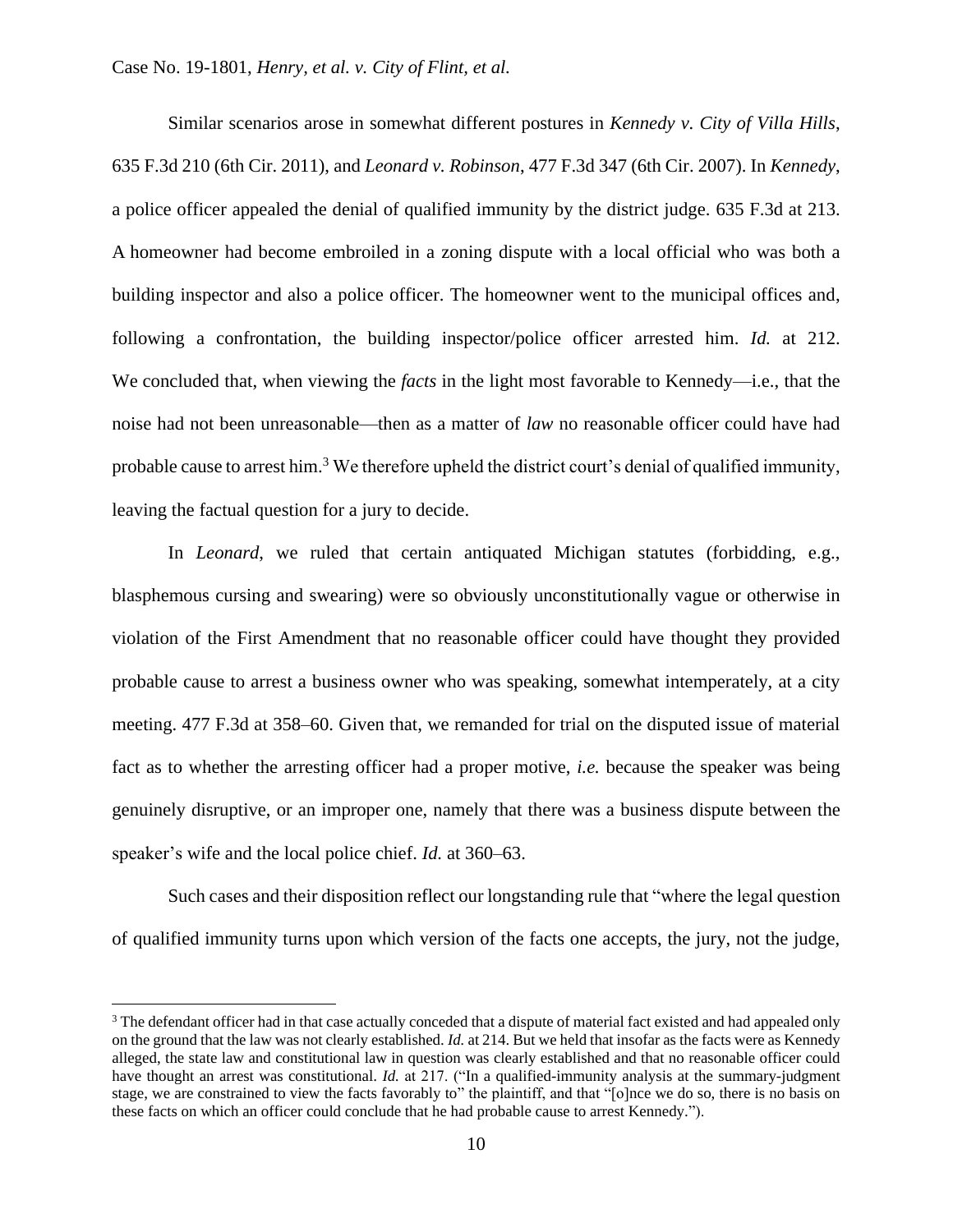must determine liability." *Green v. Throckmorton*, 681 F.3d 853, 864 (6th Cir. 2012) (quoting *McKenna v. Edgell*, 617 F.3d 432, 437 (6th Cir.2010) (internal quotation marks omitted)). The question thus becomes whether our case fits into this scenario (which we will call the *Brandenburg*  rule) in which qualified immunity either clearly applies or clearly does not, and which it is turns on a disputed question of fact. If this is such a *Brandenburg* rule case, remand for trial is appropriate. For while the legal question is clear either way (qualified immunity either would or would not attach), the factual question predicate to qualified immunity remains unclear. We now turn to examine whether this is such a case.

B. *Brandenburg* Applied to Henry's Arrest

City of Flint Code of Ordinance § 31-12 sets out the city's "Disorderly Conduct and Disorderly Persons" misdemeanor:

(a) A person is a disorderly person if the person does any of the following:

\* \* \*

(5) Persists in disturbing the public peace and quiet by loud or aggressive conduct, having once been clearly informed by persons affected that he is in fact unreasonably causing such a disturbance, provided, however, that notice need not be given when such persons affected reasonably believe that to do so would constitute a risk to their personal safety.

Flint City Code of Ordinances, §31-12(a)(5). Henry thus violated the Flint ordinance only if (1) he was "disturbing the public peace and quiet by loud or aggressive conduct" and (2) he had been "clearly informed" that he was "unreasonably causing such a disturbance." § 31-12(a)(5). So our question is: Could any reasonable officer have thought that there was probable cause to believe that Henry violated the ordinance? If so, the officers in our case get qualified immunity. If not, or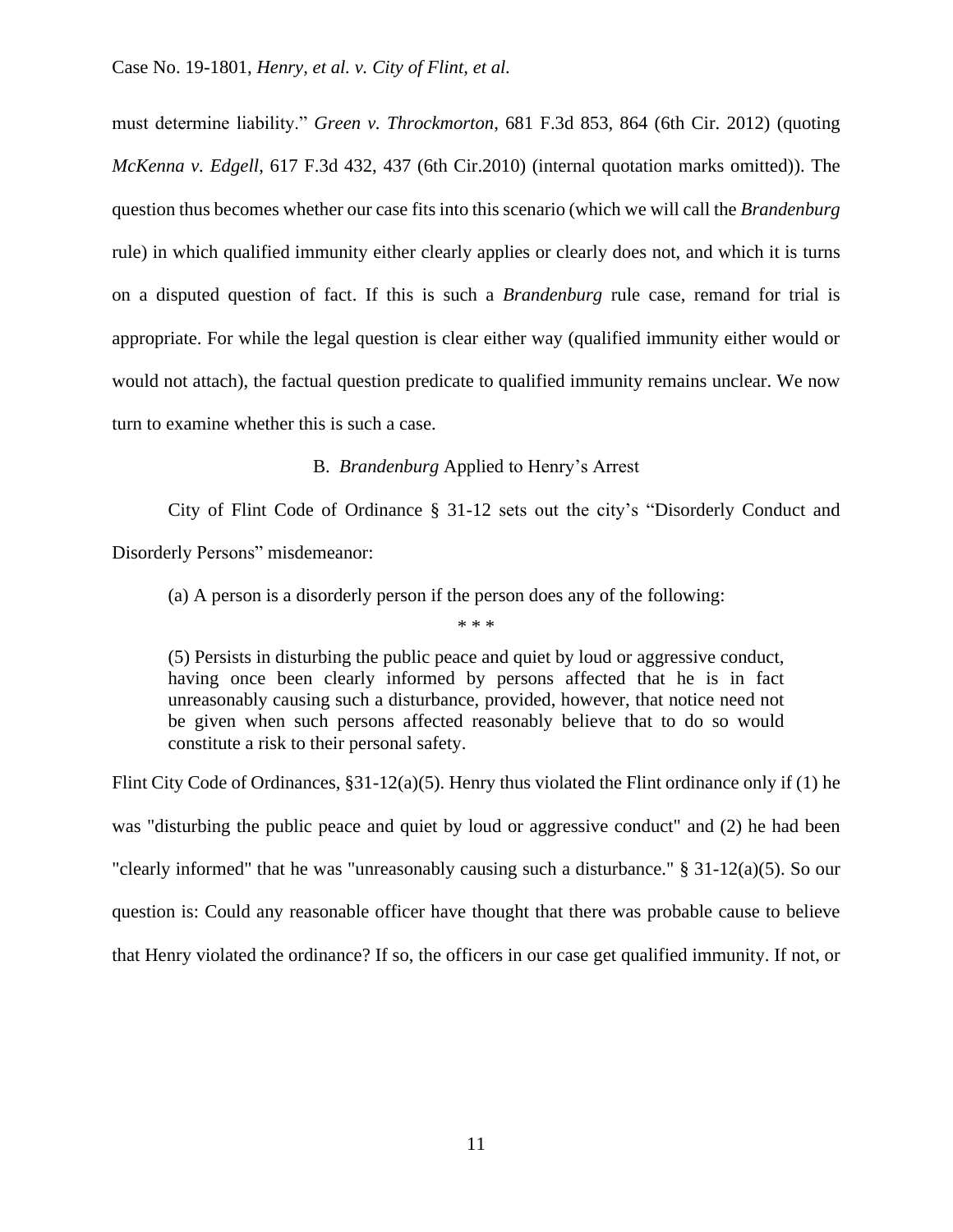if there is genuine issue of fact as to the facts that would underpin the officers' view, then they do  $not.<sup>4</sup>$ 

Thus, we turn to examine what the facts are. Could a reasonable officer have thought that Henry was causing a disturbance? Could a reasonable officer have thought Henry was warned as required by the ordinance? We hold that there is a genuine issue as to these facts, and so qualified immunity must be denied at this stage.

From the tape, the conversation about the officer's actions near Henry's house took on an increasingly acrimonious tone. Officer Henige's initial response to Henry's inquiry was not of a tone to mollify a concerned homeowner, while Officer Coe's remark that "I think we just got a new project house" was frankly thuggish. For his part, Henry started cursing at the officers early and his language grew more strident even as he resisted attempts to smooth things over. But on the other hand, Henry never left his property, and the officers, at that time, never came on to his property. Indeed, the tape indicates that they knew they could not without his permission or, presumably, probable cause to arrest him. From the tape, both sides were speaking loudly, though, because the recording is from Henry's phone, his voice is, to us, much more distinct.

In any event, Officer Coe argues that a distinct series of facts after this prelude led to the arrest. He relies on his statement that a neighbor's light came on, which he argues was (or could

<sup>4</sup> Though the officers' statement while arresting Henry suggested that the officers originally intended to arrest Henry for making threats against them, Henry was charged under the disorderly-person statute. The officers now primarily defend the arrest on the latter ground. *See Devenpeck v Alford*, 543 U.S. 146, 153–54 (2004) (the lawfulness of an arrest rests not on the basis of the officer's subjective understanding at the time of the arrest but on an objective analysis of whether there was a proper basis to make that arrest). It seems clear enough to us in any event that Henry's "promise it's a threat" to let someone find out who he is "downtown" was clearly a suggestion that he would file an administrative complaint or a lawsuit, exercise his political weight (which there is no record indication that he had), or some such, rather than anything a rational police officer would perceive as a physical threat. Given that, moreover, it would raise serious constitutional questions to make such a "threat" to make a complaint "downtown" the basis for the arrest. *Cf. Kennedy v. City of Villa Hills*, 635 F.3d 210, 216 (6th Cir. 2011) ("It is well-settled that the freedom to criticize public officials and expose their wrongdoing is a fundamental First Amendment value . . . .") (quoting *Arnett v. Myers*, 281 F.3d 552, 560 (6th Cir. 2002)).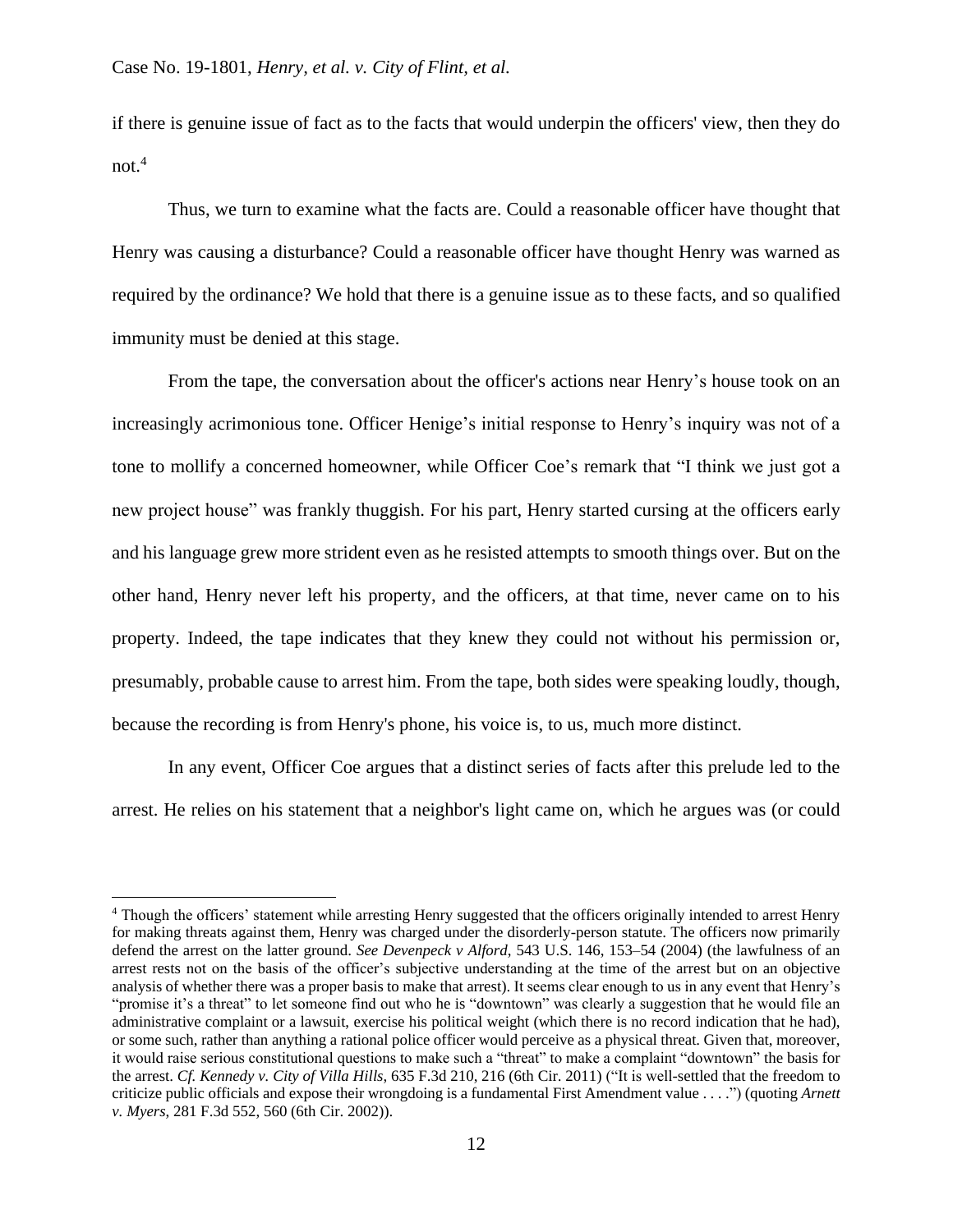have been perceived by a rational officer as) a sign that Henry was causing a disturbance. He also relies on his statement, captured on tape, that "I'm just worried about you bothering the neighbors," as a sufficient warning to meet the "clearly informed" requirement of the Flint ordinance.

Absent the light being turned on as a possible sign of disturbance to others, there was no ground for believing there was a basis for arresting Henry—other than his profanity and verbal abuse of the officers, which we have clearly held is not, standing alone, a basis for an arrest. *See Greene v. Barber*, 310 F.3d 889, 896–97 (6th Cir. 2002); *Kennedy*, 635 F.3d 215–16.

As to the light: Henry argues that no such light came on. Coe's fellow officer, White, says he did not notice any such light. While it is difficult to prove a negative, this testimony is enough to create a genuine issue as to the veracity of Coe's statement, and thus the basis for the arrest.<sup>5</sup>

And the tape alone does not definitively establish whether Henry's end of the conversation sufficiently disturbed the public peace to justify an arrest. We emphasize again that the question is not "did his conduct disturb the public peace?" It is, "could any reasonable officer have believed that there was probable cause to believe that the conduct disturbed the public peace?" This formulation allows the officers ample leeway for immunity in close cases. Here, however, the facts are sufficiently unclear that, taking Henry's side of the facts before us, a reasonable jury could find that no reasonable officer could have thought there was such a disturbance, rather than simply a belligerent, profane, and uncooperative person. We note also that, by the officers' own account, Henry had apparently turned to end the discussion and enter his house when the officers charged onto his property to arrest him.

<sup>5</sup> Henry, moreover, has called Coe's credibility into question by noting that, at his deposition, Coe admitted to four false statements in his contemporaneous police report, including a statement that, before the light came on, he had asked Henry to go back inside and Henry had refused. Coe agreed that each of these four statements helped paint his use of force against Henry as more justified than it otherwise would have been.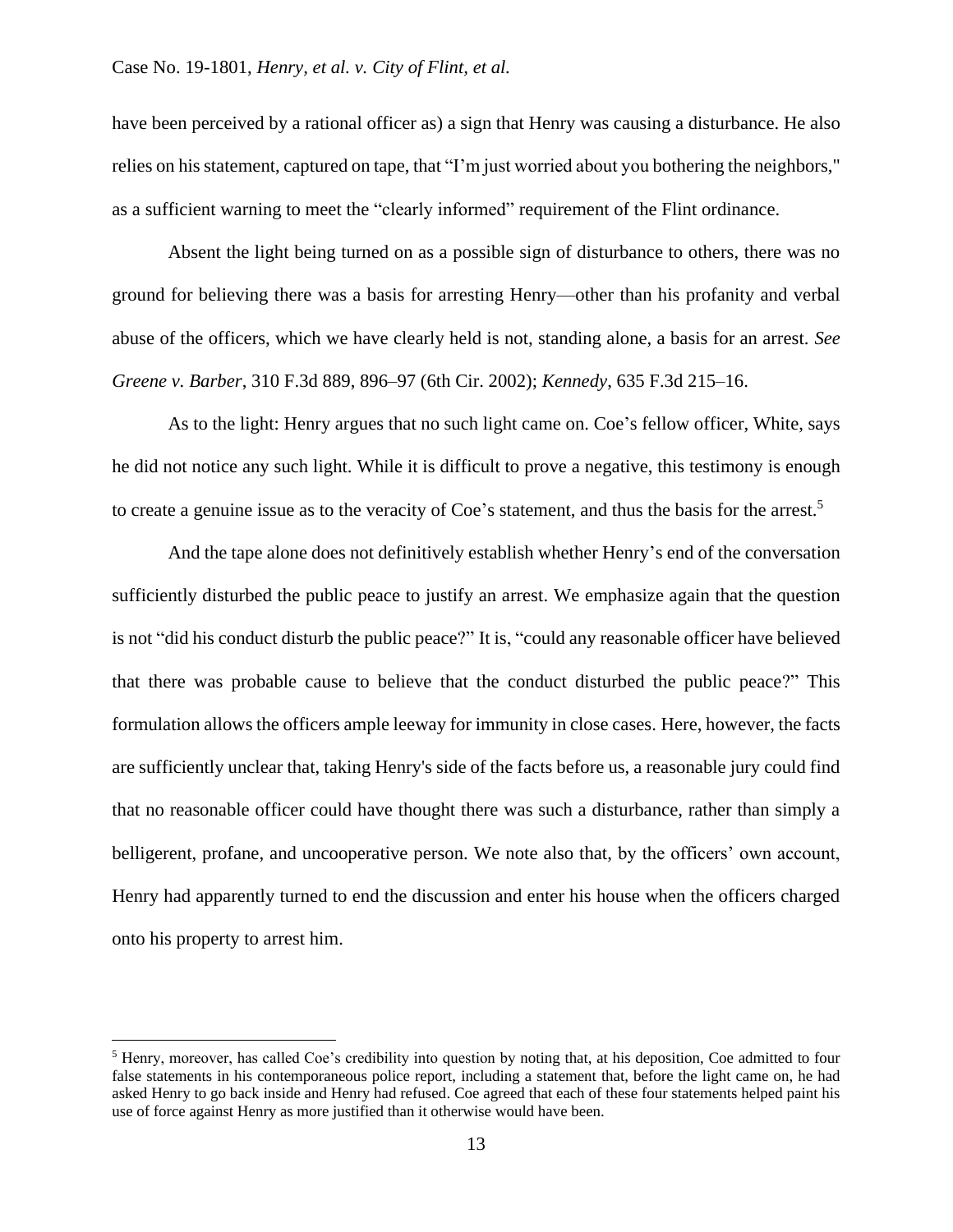As to the purported warning, Officer Coe said that he was "just worried about you bothering the neighbors" just after Henry had asked the officers (admittedly, rudely and sarcastically) to name "a crime [he had] committed," which garnered no response aside from "C'mon... c'mon," and several exchanges before the actual arrest took place. In the context of the conversation to that point, with a statement that had no connection to a law or a possibility of arrest, there is a genuine issue as to whether a reasonable officer could consider that this was a legally sufficient warning under the ordinance.

Thus, just as in *Brandenburg*, this case is one in which summary judgment was not appropriate. Although we again emphasize that our ruling is not a judgment on the ultimate state of facts, only that questions of fact remain, nevertheless the officers are not, at this stage, entitled to qualified immunity. We therefore reverse on this point.<sup>6</sup>

## C. Henry's Other Claims

Since we reverse the grant of summary judgment as to Henry's claim of unlawful arrest, we must address the post-arrest events, in the event that the arrest is ultimately held to be valid. If the arrest *was* valid, then the force used in pepper spraying, detaining, and transporting to the police station, are unquestionably reasonable, even on plaintiff's version of the facts and clearly established law. *If* the police did have good reason to take Henry into custody, then the use of pepper spray to induce compliance in a suspect who was trying to get away from the arresting

<sup>6</sup> Henry also brings a claim for retaliatory arrest, alleging that his arrest in fact was unlawful retaliation for his First-Amendment-protected statement that he would file a complaint against the police. ("You gonna run up and find out who I am downtown and stuff.") The district court held that "[b]ecause the Officers had probable cause to arrest Henry for disorderly conduct, there was no violation of his First Amendment rights" and also that qualified immunity attached, citing *Reichle v. Howards*, 566 U.S. 658, 665 (2012). *Reichle* held that qualified immunity attaches in the case of a retaliatory arrest that is otherwise supported by probable cause, because the right to be free from such arrest had not clearly been established. The Supreme Court has now clarified that where there is legitimate probable cause for an arrest, a "retaliatory arrest claim fails as a matter of law." *Nieves v. Bartlett*, 139 S. Ct. 1715, 1728 (2019). Having reversed the grant of summary judgment as to whether the officers had probable cause, we also reverse the court's judgment as to the First Amendment retaliation claim and remand for further proceedings as to this cause of action.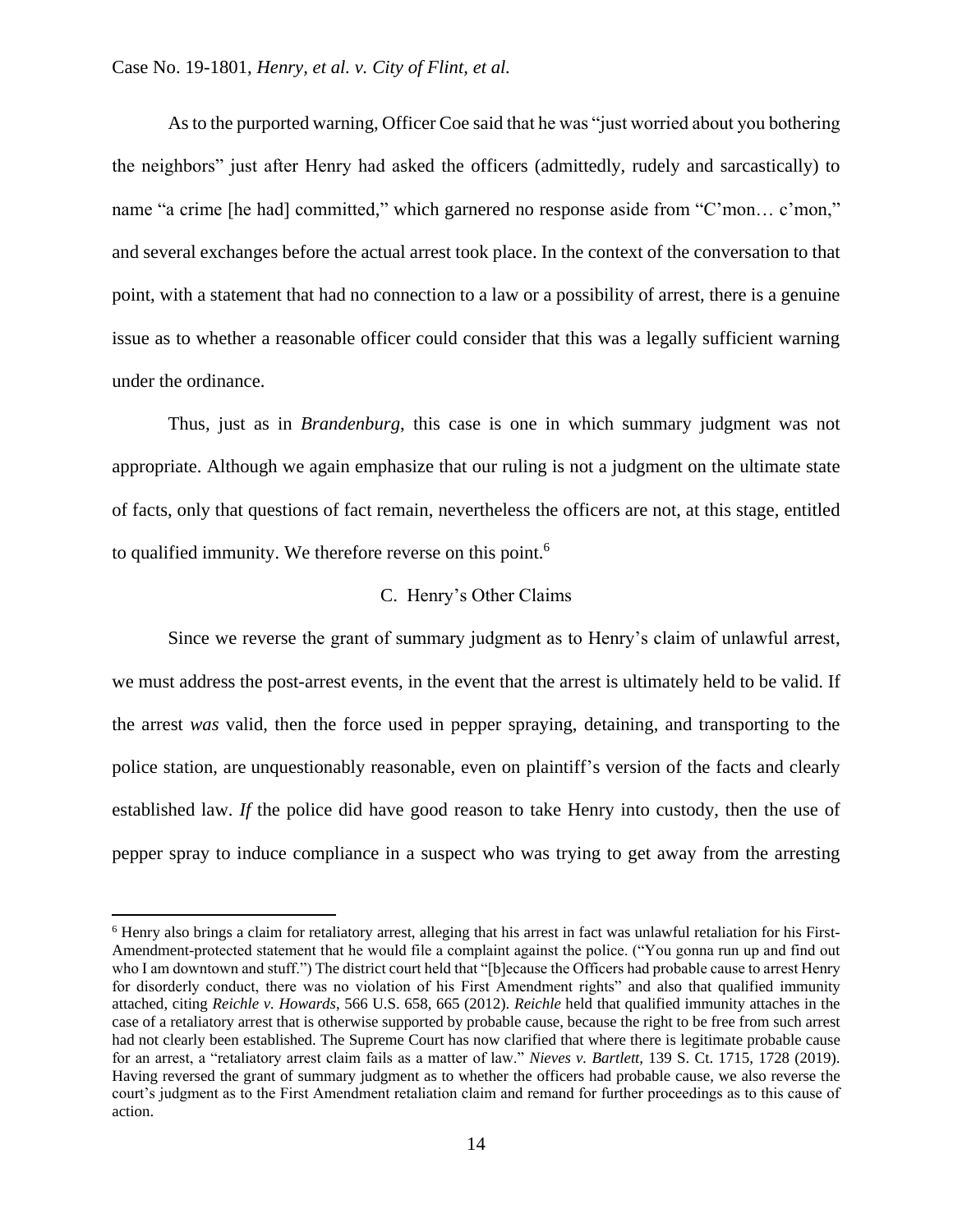officers was not clearly excessive. *See Abdul-Khaliq v. City of Newark*, 275 F. App'x 517, 521 (6th Cir. 2008). Thus, the excessive-force claim can only go forward to the extent that the underlying false-arrest claim remains viable.

Henry's handcuffing claim is a closer call. We have clearly established law that "[t]he Fourth Amendment prohibits unduly tight or excessively forceful handcuffing during the course of a seizure." *Morrison v. Bd. of Trustees of Green Twp.*, 583 F.3d 394, 401 (6th Cir. 2009). This rule is governed by a three-part test:

In order for a handcuffing claim to survive summary judgment, a plaintiff must offer sufficient evidence to create a genuine issue of material fact that: (1) he or she complained the handcuffs were too tight; (2) the officer ignored those complaints; and (3) the plaintiff experienced some 'physical injury' resulting from the handcuffing.

*Ibid.* We find it close, but conclude that Henry did not clearly complain that the handcuffs were too tight. His clearest statement to this effect was "the thing is cutting into my thing." He later says something hard to fully understand ending in "my hand." We, watching from the cruiser's interior camera and with the benefit of hindsight, can see that he is struggling against the handcuffs as he says this. But the officers were not similarly situated. They were outside the car and trying to balance several different problems at once: Henry was clearly suffering from the effects of pepper spray, and they had been unsuccessful in finding water with which to help him; he was protesting his detention and generally was quite upset; and they were at this time trying to take his vital information down. It is unclear if they understood or even heard his complaints, and it seems clear that they did not see the visual cues of his discomfort in the same way we did. Moreover, as we have noted:

[A] constitutional requirement obligating officers to stop and investigate each and every utterance of discomfort and make a new judgment as to whether the handcuffs are "too tight" is neither reasonable nor clearly established. Here, the short duration of the trip, adherence to police handcuff protocol, and absence of any egregious, abusive, or malicious conduct supports the reasonableness of the officers' conduct.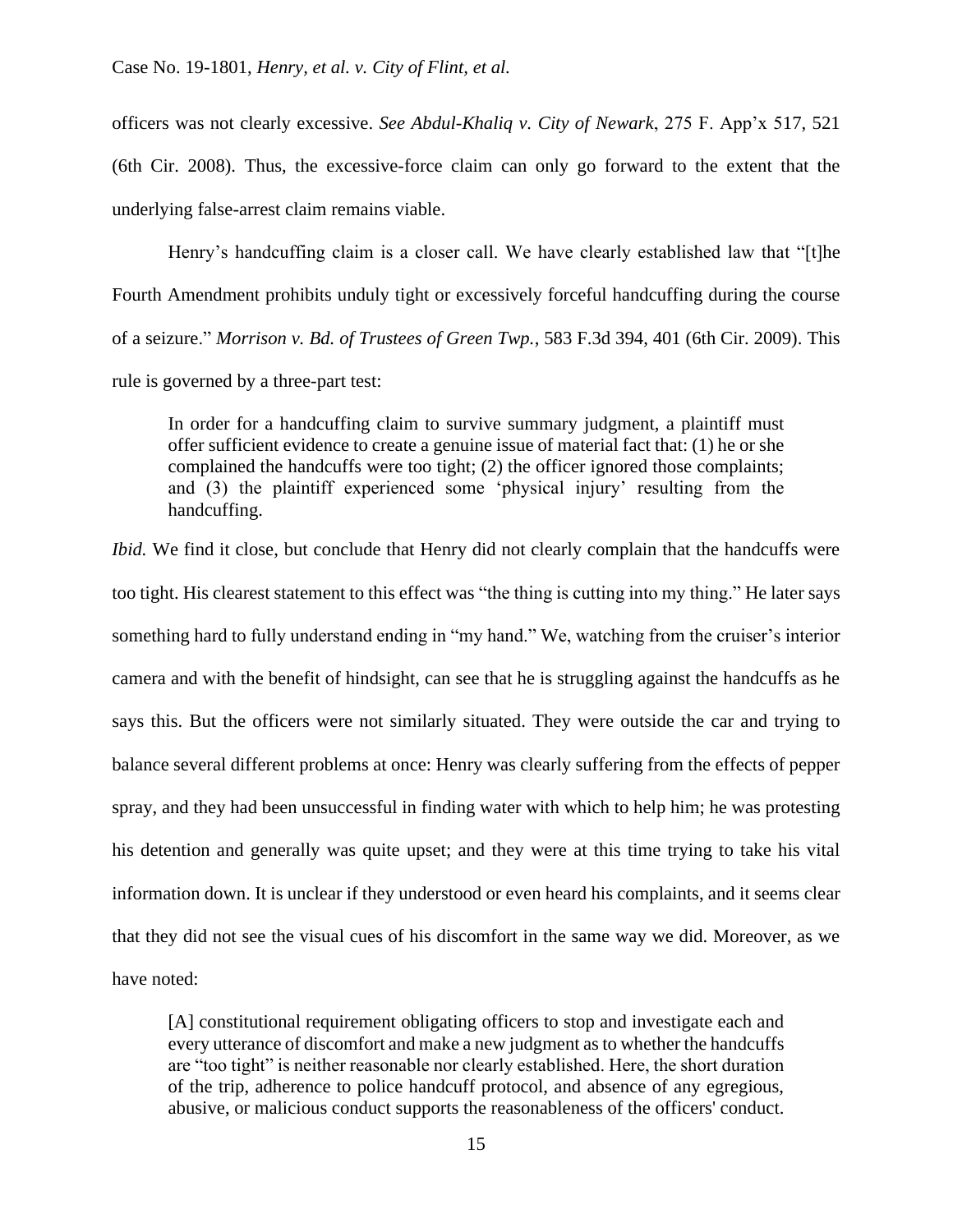Moreover, unlike other cases in which we have denied qualified immunity, the officers here acted without malice and with reason—they declined to loosen the handcuffs in light of the short, ten-minute transport to the police station. *Cf. Morrison*, 583 F.3d at 402–03; *Baskin v. Smith*, 50 F. App'x 731, 737–38 (6th Cir. 2002); *Kostrzewa v. Troy*, 247 F.3d 633, 640 (6th Cir. 2001); *Martin* [*v. Heideman*], 106 F.3d [1308,] 1310 [6th Cir. 1997)].

*Fettes v. Hendershot*, 375 F. App'x 528, 533–34 (6th Cir. 2010). Under our circumstances, in which Henry's complaints were indistinct, the need to get him some water was pressing, the station was near, and the officers had a very upset arrestee, qualified immunity at the very least attaches to the officers as regards the handcuffing claim. Thus, the handcuffing claim cannot survive independently, though if the arrest is found unlawful, the handcuffing may form part of the damages as regards the arrest.<sup>7</sup>

## **CONCLUSION**

For the foregoing reasons, we REVERSE the judgment of the district court entering

summary judgment for the defendants and REMAND for further proceedings not inconsistent with this opinion.

 $<sup>7</sup>$  Henry and Williams make two other claims. The first is that Henry suffered a seizure while handcuffed in the car</sup> and that the police denied him medical attention. But Henry said nothing to this effect at the time, and the video evidence shows behavior that was consistent with a man suffering the after-effects of pepper spray. To maintain a cause of action for failure to provide adequate medical care, we have required the plaintiff to show that, inter alia, "the officer has notice of the detainee's medical needs." *Esch v. County of Kent*, 699 F. App'x 509, 515 (6th Cir. 2017). This claim therefore must fail.

The other claim is brought by Williams, who was sprayed by some of the pepper spray while the police were arresting Henry. Williams cites no case for the proposition that a bystander who is incidentally hit with pepper spray in the course of an arrest can maintain a cause of action. This claim therefore cannot be maintained either.